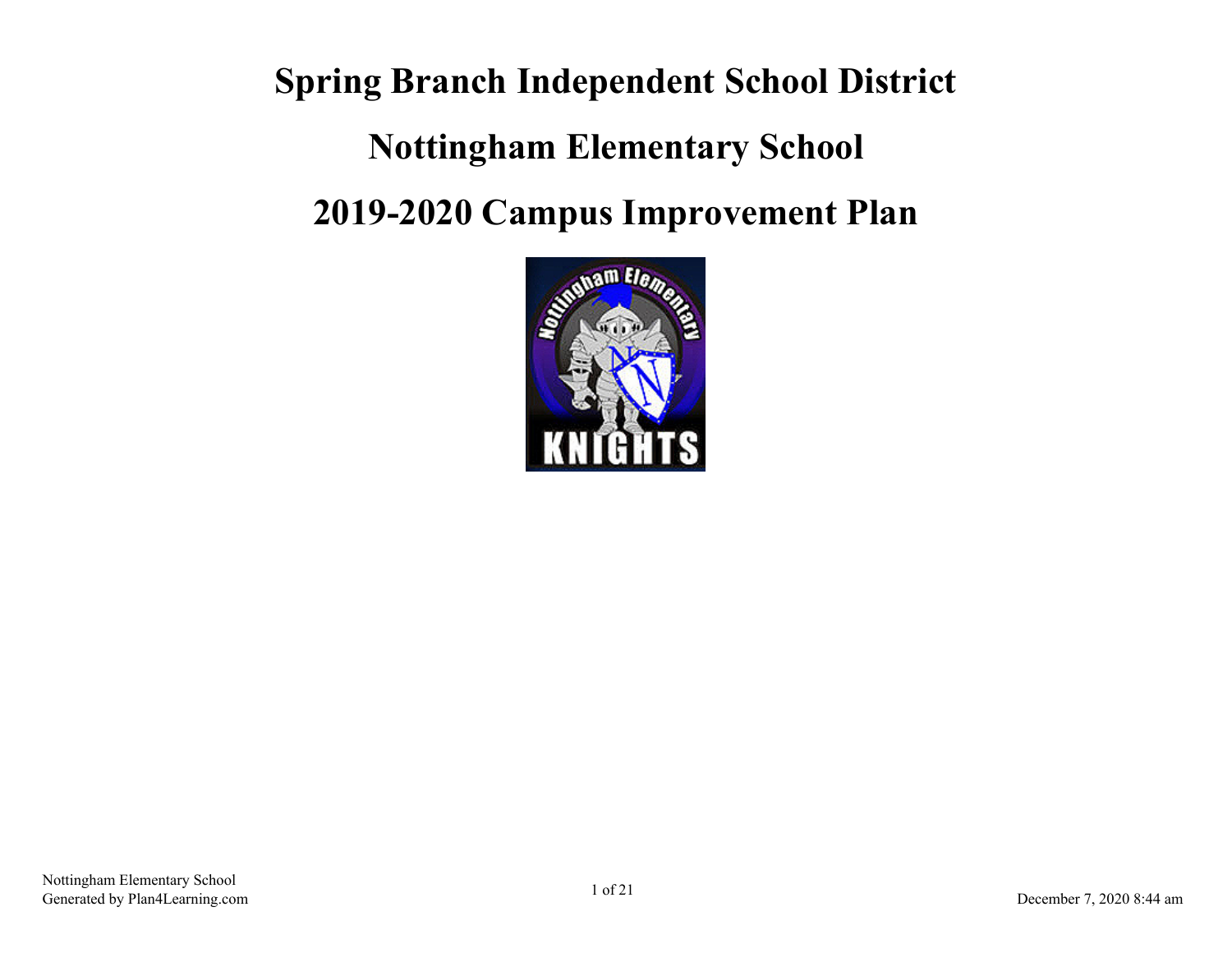# **Mission Statement**

Nottingham Elementary seeks to create an inclusive environment that is focused on the enhancement of each child's ability to become a problem-solver, goal-setter and successful citizen of the 21st century.

In our Learner-Centered Environment, the main focus of our campus will remain that of helping students to connect, personally and meaningfully, with individual learning and to develop self-responsibility. This focus will be reflected in the following areas: time management, grouping structures, emotional climate, efficient use of the physical environment, teacher and student ongoing self-reflection, goal-setting and accountability.

## **Core Values**

### **Every Child**

We put students at the heart of everything we do.

### **Collective Greatness**

We, as a community, leverage our individual strengths to reach challenging goals.

### **Collaborative Spirit**

We believe in each other and find joy in our work.

### **Limitless Curiosity**

We never stop learning and growing.

### **Moral Compass**

We are guided by strong character, ethics and integrity.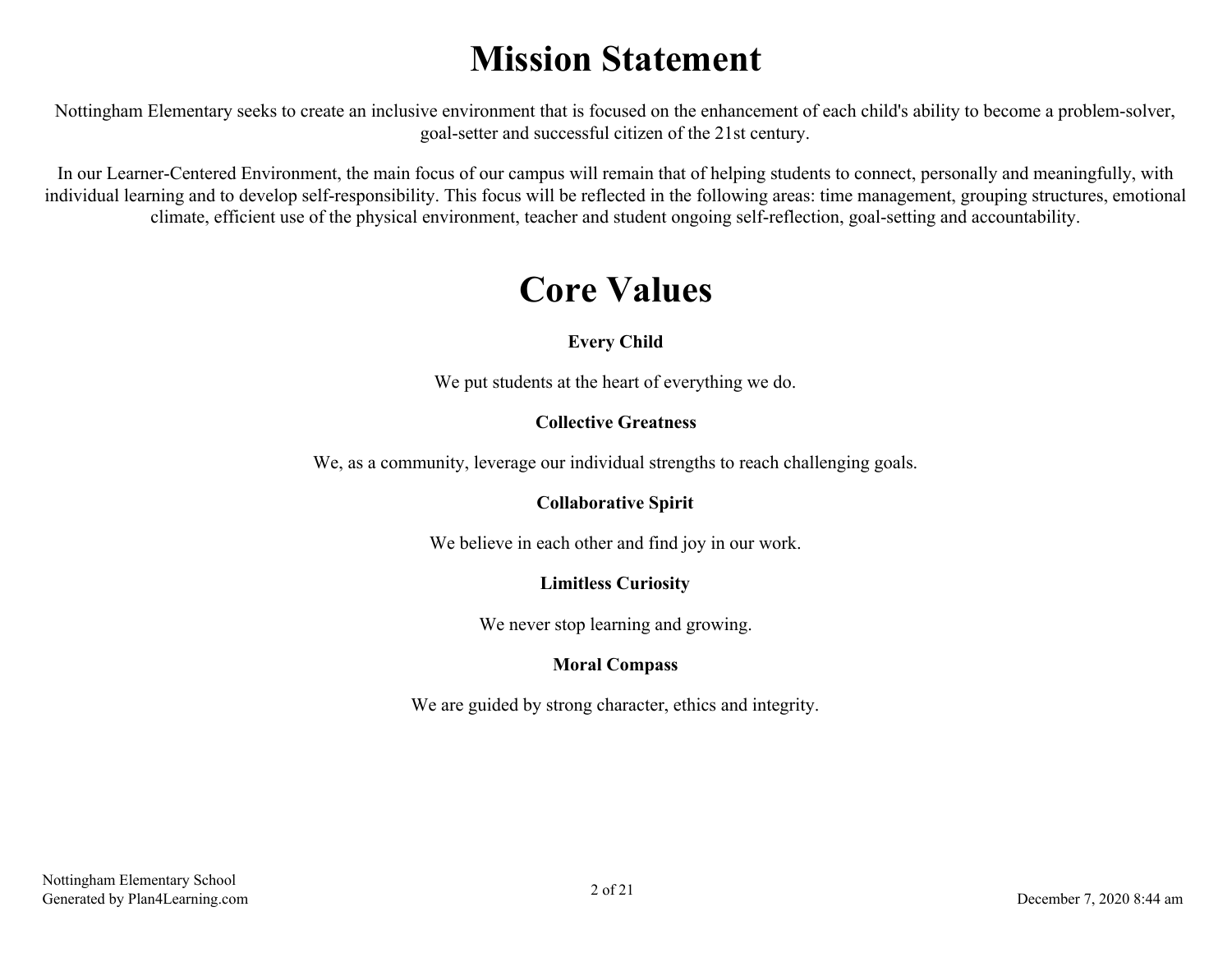## **Table of Contents**

| Comprehensive Needs Assessment                                                                                                          | 4  |
|-----------------------------------------------------------------------------------------------------------------------------------------|----|
| Demographics                                                                                                                            | 4  |
| Student Academic Achievement                                                                                                            |    |
| School Processes & Programs                                                                                                             | 6  |
| Perceptions                                                                                                                             |    |
| <b>Priority Problem Statements</b>                                                                                                      | 8  |
| <b>Comprehensive Needs Assessment Data Documentation</b>                                                                                | 9  |
| Goals                                                                                                                                   | 10 |
| Goal 1: In order to achieve T-2-4, students will consistently meet appropriately ambitious academic growth targets.                     | 10 |
| Goal 2: In order to achieve T-2-4, students will feel connected to their school community as both an individual and a learner.          | 13 |
| Goal 3: In order to achieve, T-2-4, students will demonstrate college-ready academic performance.                                       | 15 |
| Goal 4: In order to achieve T-2-4, students will receive equitable opportunities resulting in the closing of existing achievement gaps. | 16 |
| Goal 5: To remain in compliance with Federal and State law                                                                              | 18 |
| Campus Funding Summary                                                                                                                  | 19 |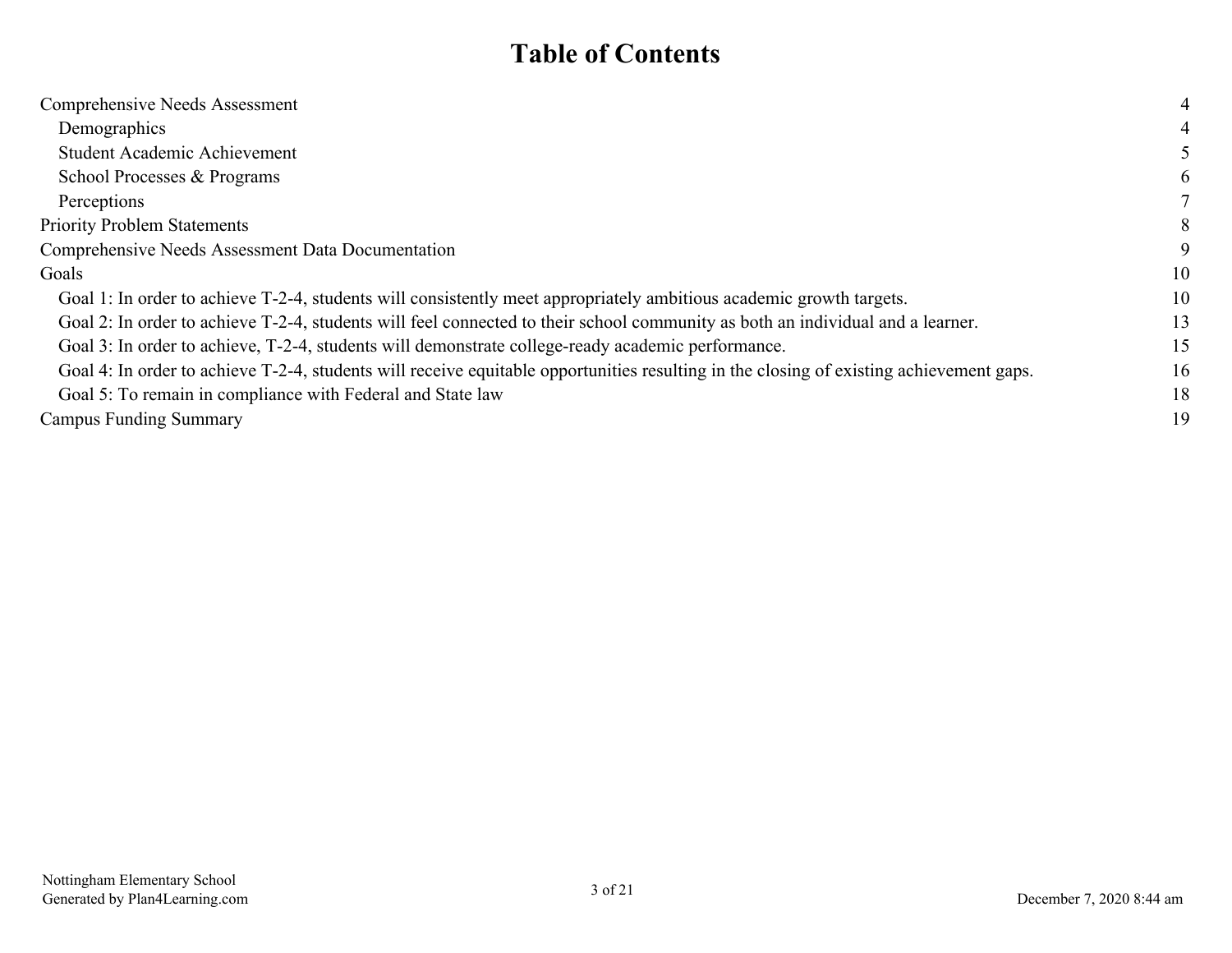# **Comprehensive Needs Assessment**

## <span id="page-3-0"></span>**Demographics**

#### **Demographics Summary**

Nottingham ended the year with 506 students enrolled. Our enrollment is down from district projections of 525. Our campus breakdown is as follows: Females 48% and males 52%.

Hispanic population: 27%

Asian:  $9\%$ 

White: 47%

Two or more: 4%

Our top Primary Disabilities:

At-Risk:  $58%$ 

Economically Disadvantage 44%

LEP $\cdot$  19%

Free Lunch Participation 34%

#### **Demographics Strengths**

One of the things that make NHE great is the diversity of our student population. Nottingham recevied an A rating in niche.com ratings of schools in Texas through various categories. Our diversity ranges in all forms such as race, culture, religion, language and economics. Familes are seeking our school out becuase of the diverity of students we serve. NHE currently have students from over 30 countries and 20 languages.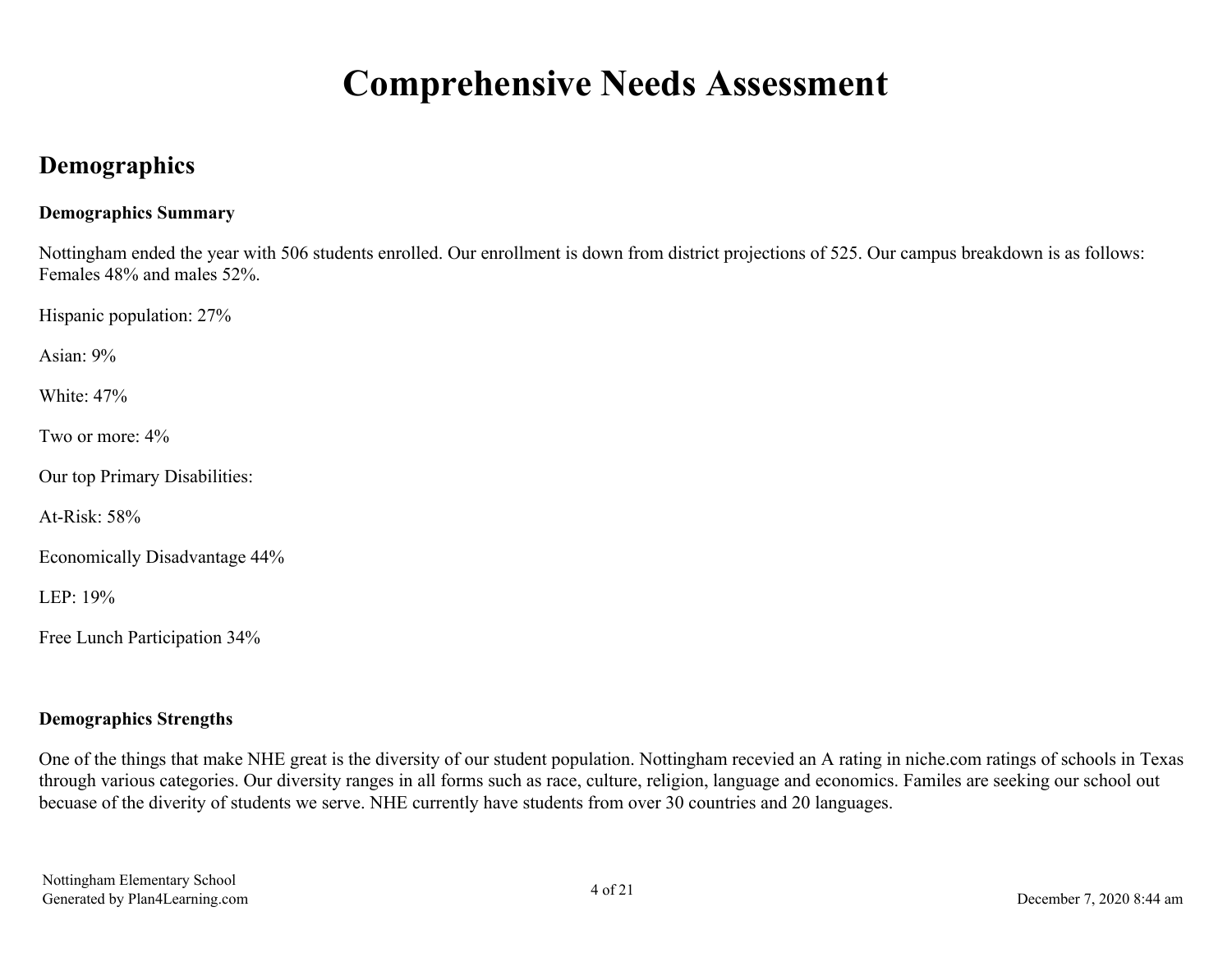## <span id="page-4-0"></span>**Student Academic Achievement**

#### **Student Academic Achievement Summary**

NHE goals for the year are: By June 2020, at least 72% of NHE students will meet or exceed growth in math and 72% of NHE students will meet or exceed growth expectations in reading on MAP.

By June 2020, at least 75% of 3-5 graders will respond favorably to School Belonging and 70% on School Safety through Panorama Survey. 2018-2019: Belonging 71% and safety 66%

By June 2020, at least 50% of 3-5th grade students will perform at postsecondary-ready levels on MAP (66-77th percentile reading, 70-84th percentile math in 3rd & 5th grades) and/or STAAR (meets grade level in 3rd & 5th grades).

2019-2020 5th grade

reading  $83\%$  (approaches) +3 61% (meets) +0 40% (masters) +6

```
Math 85% (approaches) -3 66% (meets) -3 51% (masters) +6
```
Science 76% (approaches) +5 56% (meets) +4 32% (masters) +10

### **Student Academic Achievement Strengths**

NHE goals for the year are: By June 2019, at least 72% of NHE students will meet or exceed growth in math and 63% of NHE students will meet or exceed growth expectations in reading on MAP.

By June 2019, at least 75% of 3-5 graders will respond favorably to School Belonging and 75% on School Safety through Panorama Survey. 17-18: School Belonging 67% and School Safety 58%

By June 2019, at least 50% of 3-5th grade students will perform at postsecondary-ready levels on MAP (66-77th percentile reading, 70-84th percentile math in 3rd & 5th grades) and/or STAAR (meets grade level in 3rd & 5th grades).

NHE represented SBISD as the only campus to receive all 6 academic distinctions. NHE had distinctions in reading, math, science, academic growth, closing the achievement gaps, and post secondary readiness. NHE met and surpassed the district goal of 50% of students scoring and making growth through MAP assessment. NHE had 72% meet the expectation for math and 63% for reading.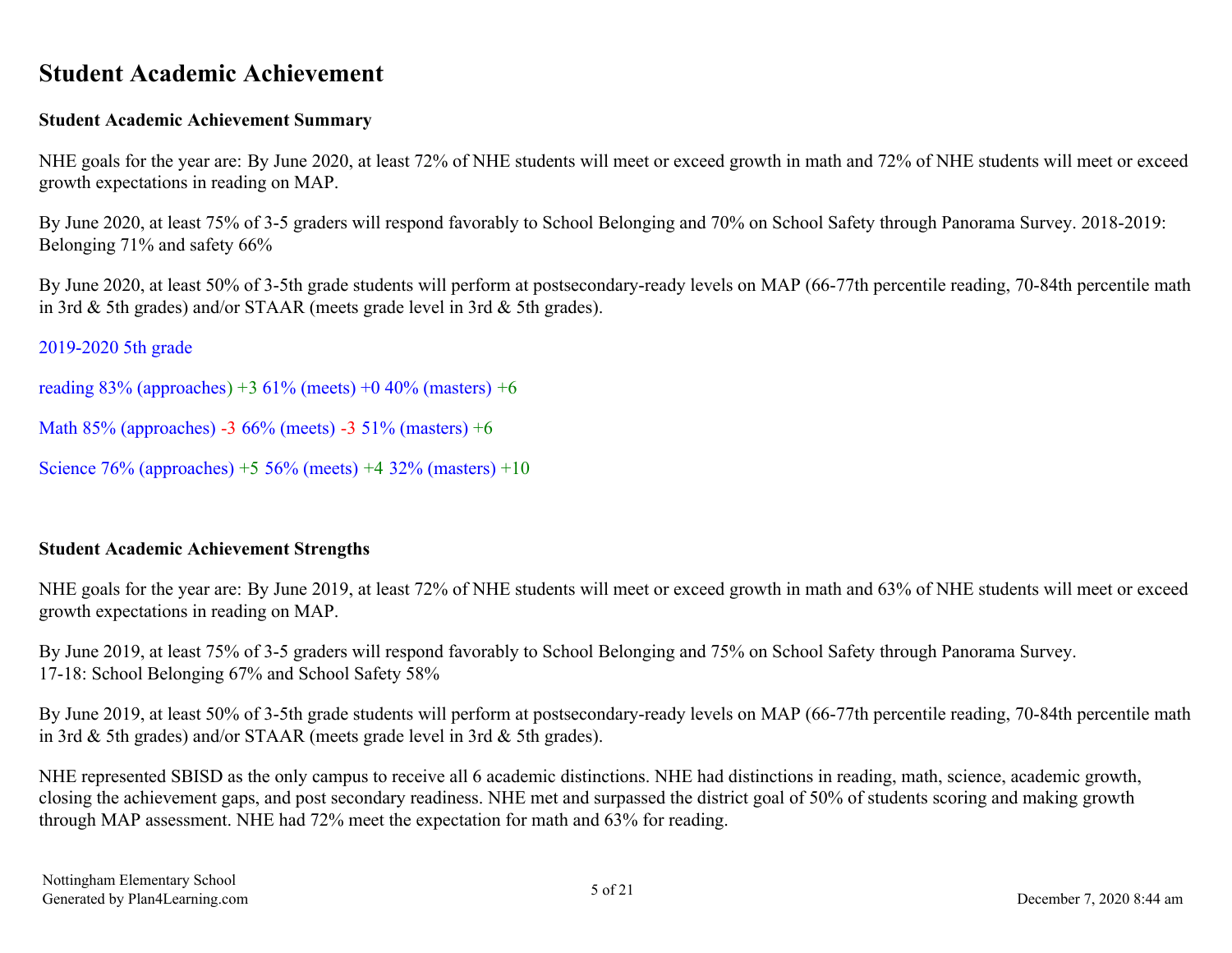## <span id="page-5-0"></span>**School Processes & Programs**

#### **School Processes & Programs Strengths**

After completing the process, this will be year one of implementation. NHE signature experience will include: Goal setting and student tracking data, Teacher College Reading Writing Program, Problem Based Learning, Monrning Connections, and Pathway Time. NHE partnership with the CA group and district Research and Design team will continue the work and helping implement these structures.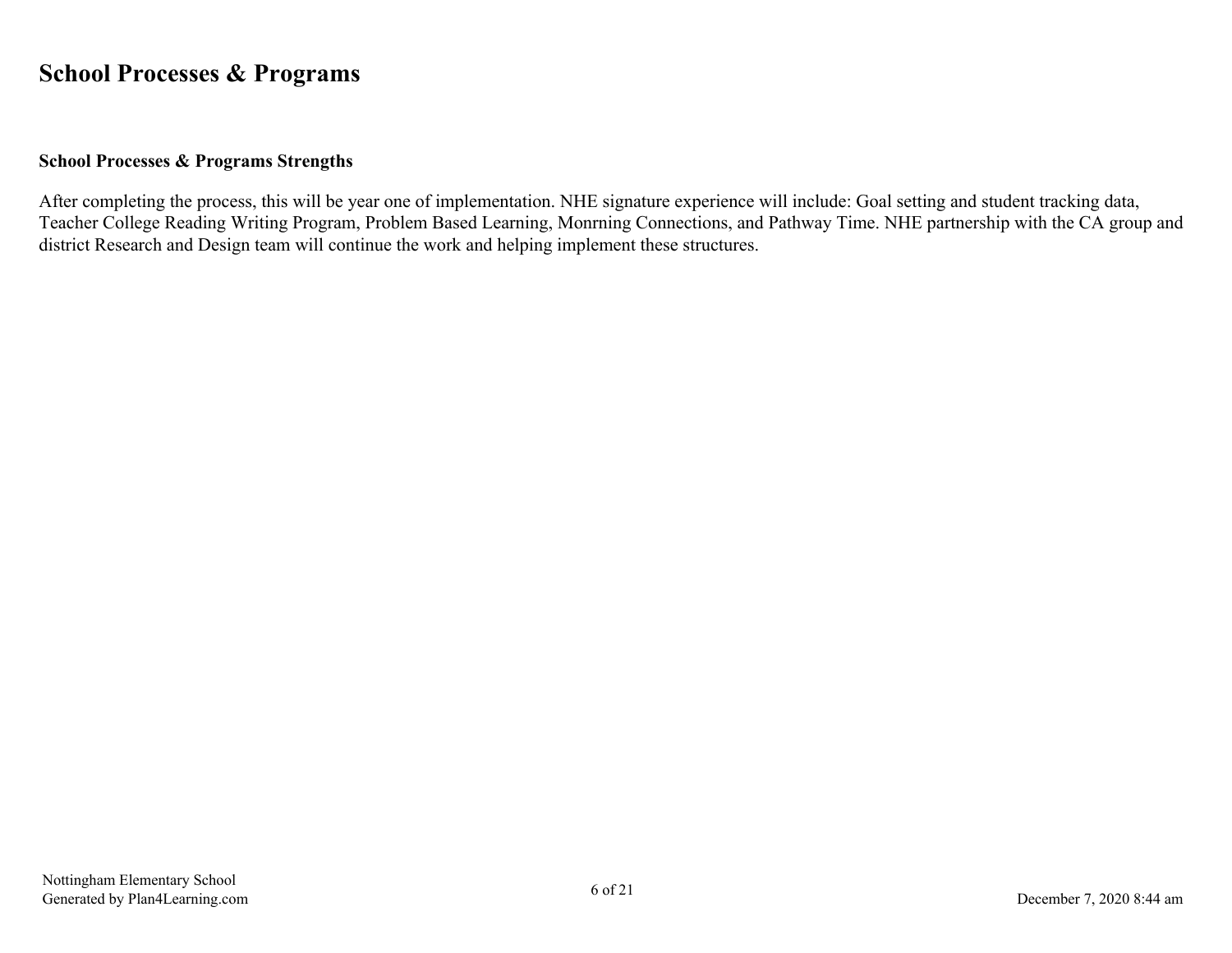## <span id="page-6-0"></span>**Perceptions**

### **Perceptions Summary**

Nottingham is a very welcoming school. There has been very little turnover over the past 5 years. NHE's diversity has really helped bridge the exclusion gaps and equity gaps. NHE PTA and parent community is supportive and have a do whatever it takes to ensure that our school, teachers, and students get whatever we need.

#### **Perceptions Strengths**

NHE will continue working on building relationships between school and home. NHE will focus on various activies throughout the year that incorporates all the diverse populations we have by offering some of the following programs.

- --International Day
- --Parent Nutritioon Program
- --Catholic Charities Partnership
- --Extreme Science (led by parent volunteers)
- --Gingerbread Night (Literacy Initiative for all parents and the community)
- --Mentorship
- --Watch D.O.G.S (Dads of Great Students)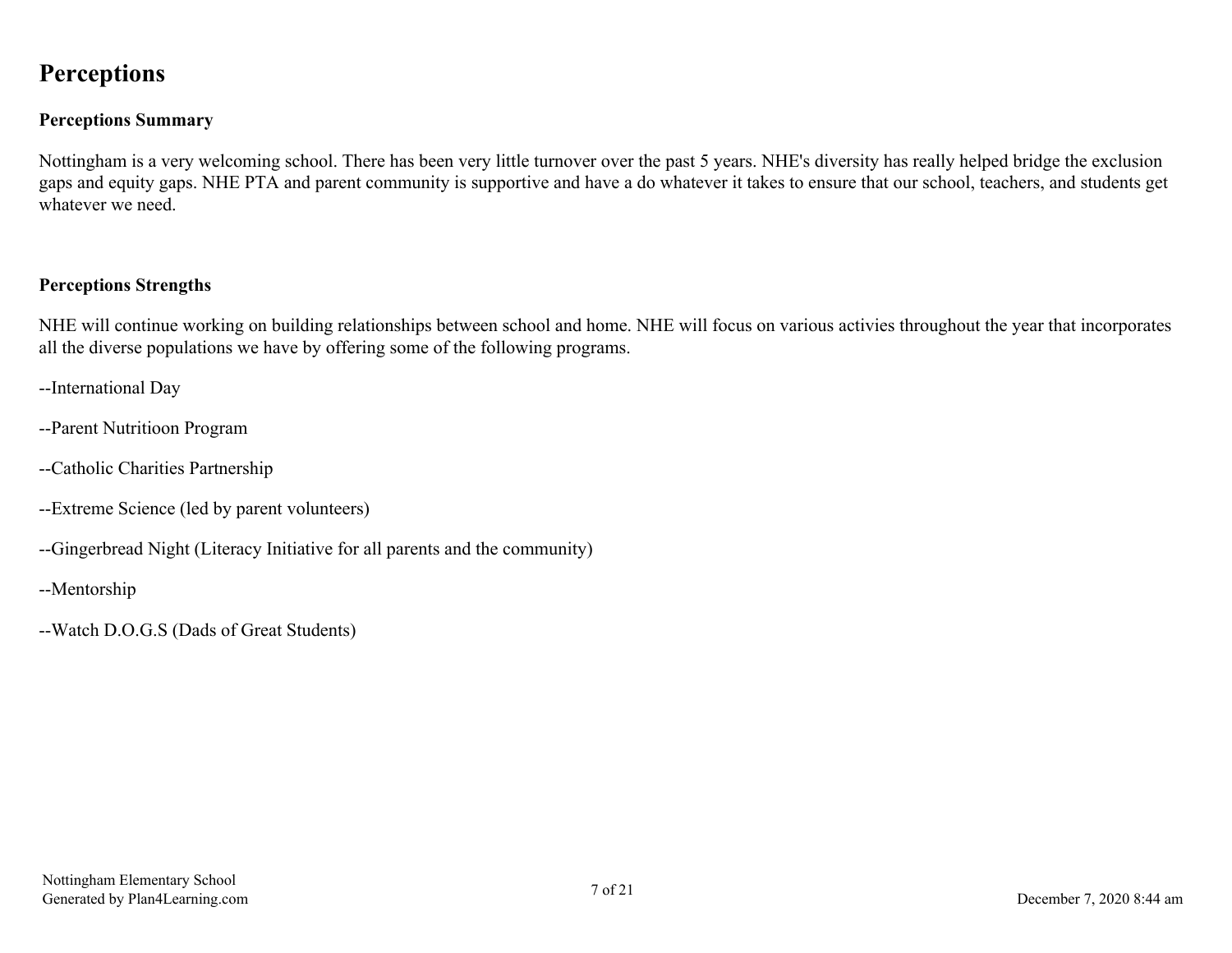# <span id="page-7-0"></span>**Priority Problem Statements**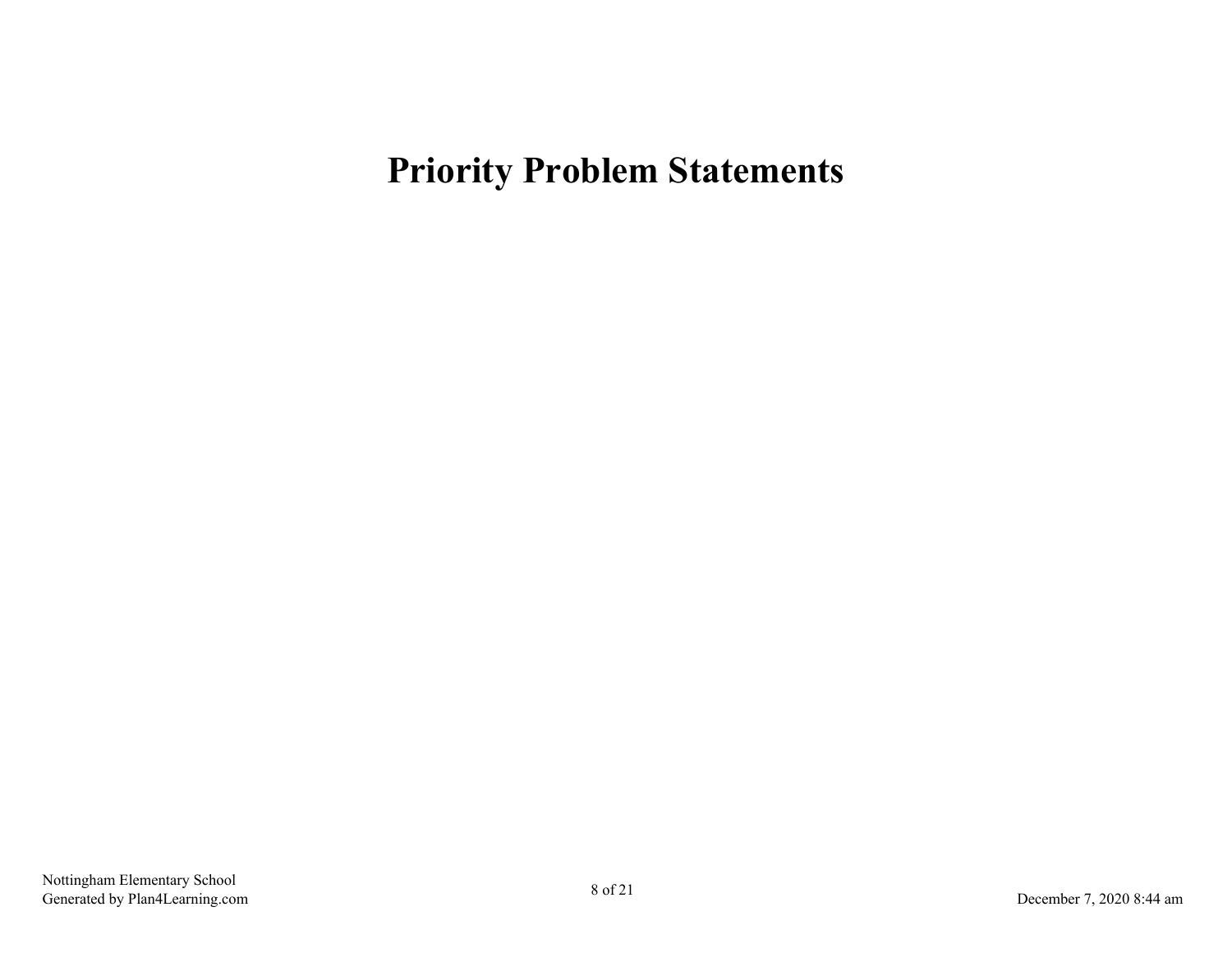# **Comprehensive Needs Assessment Data Documentation**

<span id="page-8-0"></span>The following data were used to verify the comprehensive needs assessment analysis: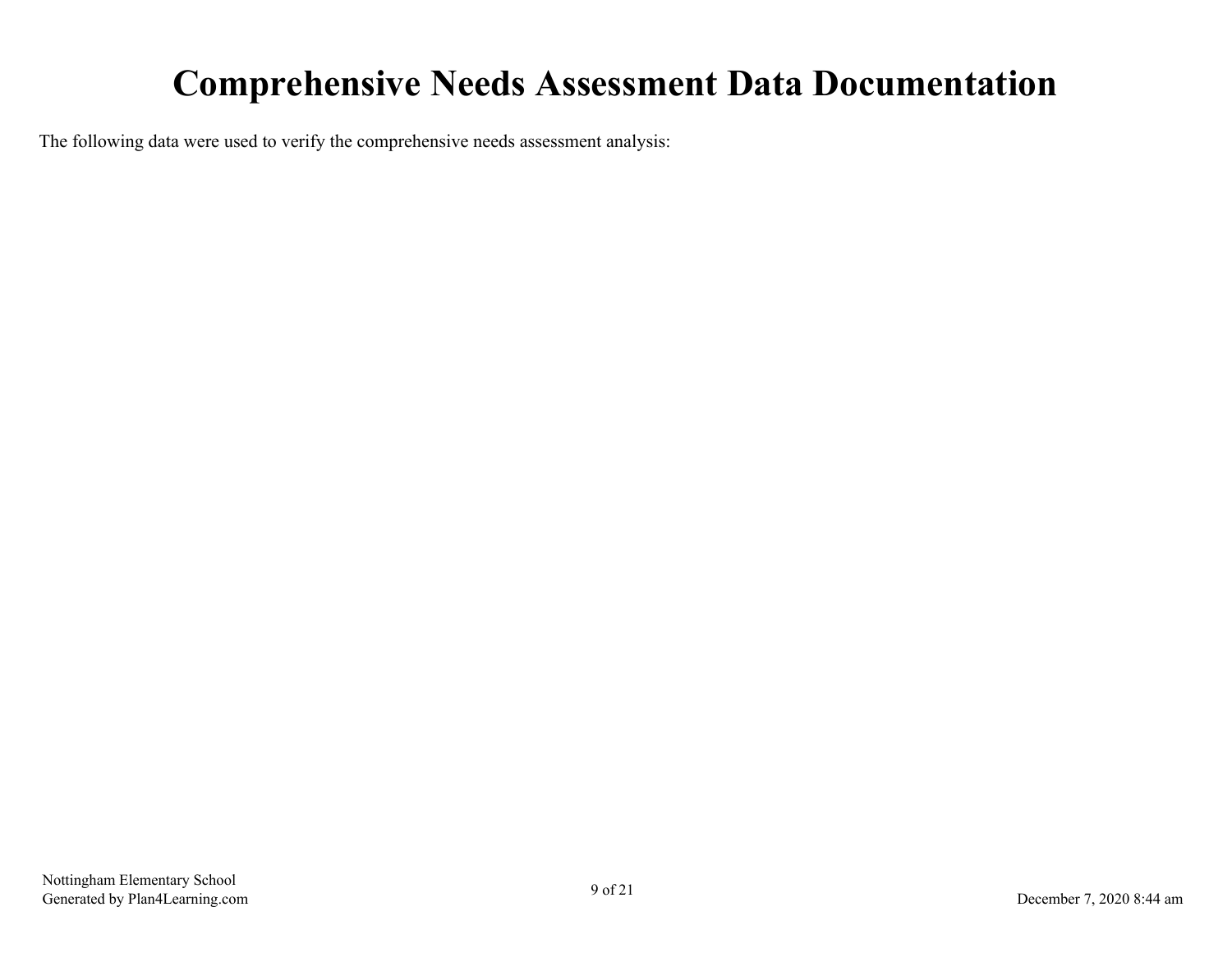# **Goals**

## <span id="page-9-0"></span>**Goal 1: In order to achieve T-2-4, students will consistently meet appropriately ambitious academic growth targets.**

**Performance Objective 1:** By June 2020, at least 72% of NHE students will meet or exceed growth in math and 72% of NHE students will meet or exceed growth expectations in reading on MAP.

2018-19: Reading - 69% met CGI; Math - 69 % met CGI 2017-18: Reading - 63% met CGI; Math - 72 % met CGI

#### **Evaluation Data Source(s) 1:** MAP EOY Data

**Summative Evaluation 1:** Significant progress made toward meeting Performance Objective

| <b>Strategy Description</b>                                                                                                                                                              | <b>ELEMENTS</b> | <b>Monitor</b>                                  | <b>Strategy's Expected Result/Impact</b>                                                                                                                                                                                                                                                                                                                                                          |            | <b>Formative Reviews</b> |     |
|------------------------------------------------------------------------------------------------------------------------------------------------------------------------------------------|-----------------|-------------------------------------------------|---------------------------------------------------------------------------------------------------------------------------------------------------------------------------------------------------------------------------------------------------------------------------------------------------------------------------------------------------------------------------------------------------|------------|--------------------------|-----|
|                                                                                                                                                                                          |                 |                                                 |                                                                                                                                                                                                                                                                                                                                                                                                   | <b>Nov</b> | Jan                      | Mar |
| Pathways - a set time in the day where 2nd-5th grade<br>students work on personalized goals; instruction varies<br>between small group, adaptive technology, and<br>individual projects. | 2.4, 2.5, 2.6   | NHE's<br><b>ILT</b><br>Team Leaders<br>Teachers | This time is being utilized by teachers sharing all<br>students, and students move through multiple teachers<br>based on their academic needs. Through this targeted<br>time, we are experiencing some positive academic data<br>gains. We are using the pillar of Holistic Data to make<br>sure students are in the right pathway and small group.<br>Address PL: Rigor, Data, Voice and Agency. | 15%        | 40%                      | 80% |
|                                                                                                                                                                                          | 4800.00         |                                                 | Funding Sources: 199 PIC 23 - Special Education - 135.00, 199 PIC 11 - Instructional Services - 8000.00, 211 - Title I, Part A -                                                                                                                                                                                                                                                                  |            |                          |     |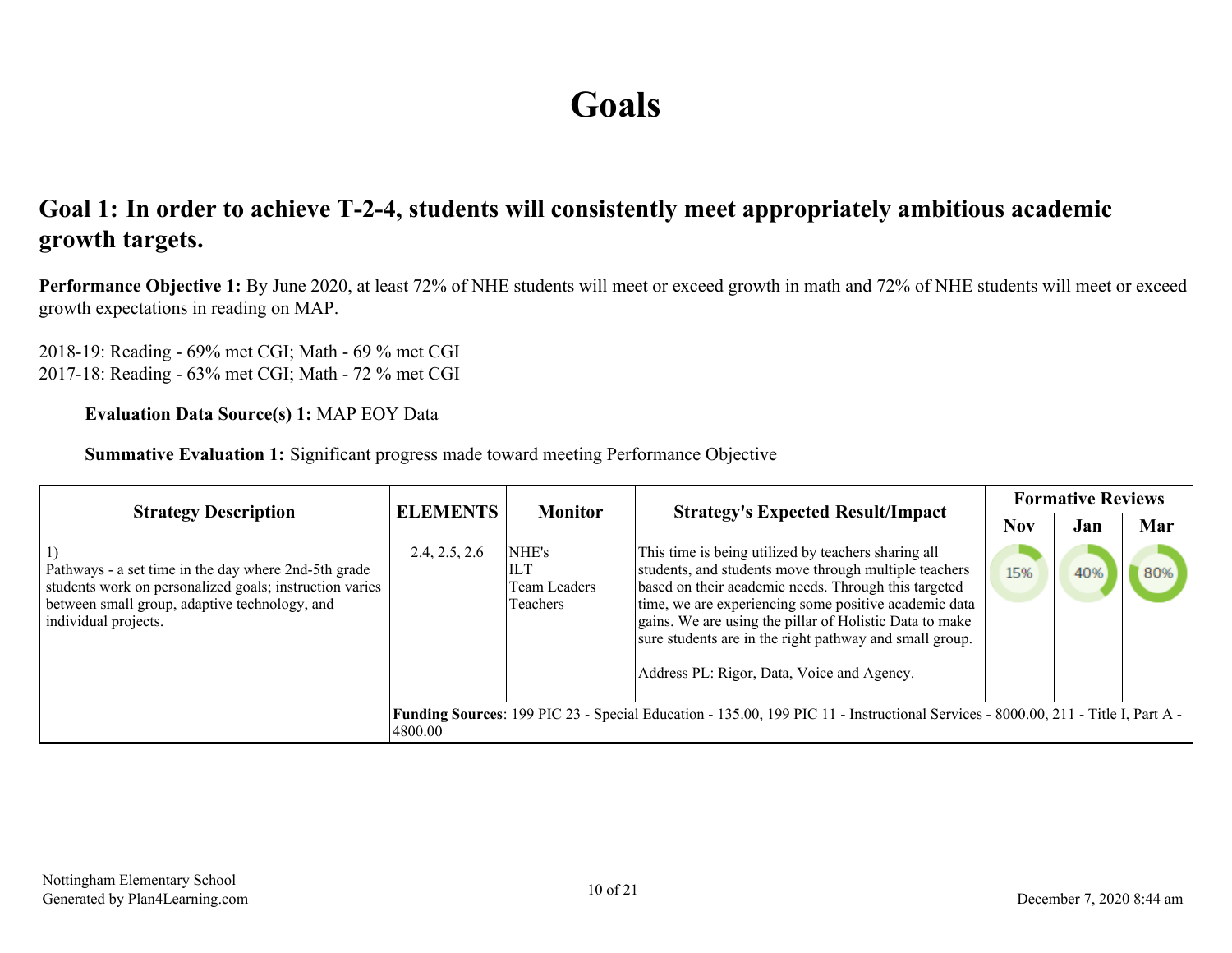|                                                                                                                                                                                                                                                                                                                                                                               | <b>ELEMENTS</b>          | <b>Monitor</b>                                                                           |                                                                                                                                                                                                                                                                      |            | <b>Formative Reviews</b> |     |
|-------------------------------------------------------------------------------------------------------------------------------------------------------------------------------------------------------------------------------------------------------------------------------------------------------------------------------------------------------------------------------|--------------------------|------------------------------------------------------------------------------------------|----------------------------------------------------------------------------------------------------------------------------------------------------------------------------------------------------------------------------------------------------------------------|------------|--------------------------|-----|
| <b>Strategy Description</b>                                                                                                                                                                                                                                                                                                                                                   |                          |                                                                                          | <b>Strategy's Expected Result/Impact</b>                                                                                                                                                                                                                             | <b>Nov</b> | Jan                      | Mar |
| 2)<br>Problem-Based Learning - all grade levels K-5 will<br>work together to build a problem statement and solve a<br>problem. The problem will be aligned to all content<br>and address TEKS. PBL will happen twice a year.<br>Problem Based Learning also meets NHE's Graduate<br>Aims.<br>Grade levels will take field trips that applies to the<br>problem their solving. | 2.4, 2.5, 2.6, 3.2       | NHE's<br>Teachers<br>$\overline{L}$<br><b>Team Leaders</b><br><b>Content Specialists</b> | Students will have multiple authentic learning<br>experiences through out the year.<br>PBL will support NHE's Graduate Aims of; curiosity,<br>problem solving, creativity, academic discourse,<br>curiosity, and negotiation.<br>Address PL: Rigor, Voice and Agency |            |                          |     |
| Using the NHE instructional framework teachers will<br>develop and implement formative assessments.                                                                                                                                                                                                                                                                           |                          | Funding Sources: 211 - Title I, Part A - 56552.24                                        |                                                                                                                                                                                                                                                                      |            |                          |     |
| 3)<br>Workshop - Kindergarten-3rd will use Teachers<br>College Units of Study in reading and writing to build<br>a workshop experience in the classroom; 4th and 5th<br>will also use workshop during language arts.<br>Staff development, for reading and math. Teachers                                                                                                     | 2.4, 2.5, 2.6, 3.2 NHE's | Teachers<br>ILТ<br>District Academic<br>Support                                          | More students reading and writing proficiently.<br>Decrease reading academic gaps across campus and all<br>student subgroups.<br>Address: Rigor, Voice and Agency, and Data                                                                                          | 30%        | 50%                      | 80% |
| will need more reading kits and mentor texts, as well<br>as classroom libraries for consistent implementation.                                                                                                                                                                                                                                                                |                          |                                                                                          |                                                                                                                                                                                                                                                                      |            |                          |     |
| NHE will continue as a Teacher's College Affiliate<br>school and will work with staff developers 5 times<br>throughout the year.                                                                                                                                                                                                                                              |                          | Funding Sources: 211 - Title I, Part A - 1100.00                                         |                                                                                                                                                                                                                                                                      |            |                          |     |
| 4) Student Goal Setting - Students will use data<br>trackers to build goals. Goal setting will be<br>accomplished during weekly or bi-weekly mentor<br>times with teachers.                                                                                                                                                                                                   | 2.4, 2.5, 2.6            | NHE's<br>ПT<br>Teachers                                                                  | Student ownership<br>Intentionally building teachers and students capacity to<br>have robust goal setting conversations with students<br>where students own their academic progress and set<br>goals around it.<br>Address: PL<br>student voice and agency<br>data   | 25%        | 40%                      |     |
| 5) Teachers will attend the National PLC conference<br>in order to build a shared commitment and focus for<br>planning, differentiation, and have a collective<br>foundation on how to meet the needs of all kids.                                                                                                                                                            | 2.4, 2.5, 2.6            | Teachers<br>Administration,<br>Instructional<br>leadership team                          | Higher levels of student performance in all indexes and<br>domains.                                                                                                                                                                                                  | 20%        | 45%                      | 80% |
|                                                                                                                                                                                                                                                                                                                                                                               |                          | Funding Sources: 211 - Title I, Part A - 6690.00                                         |                                                                                                                                                                                                                                                                      |            |                          |     |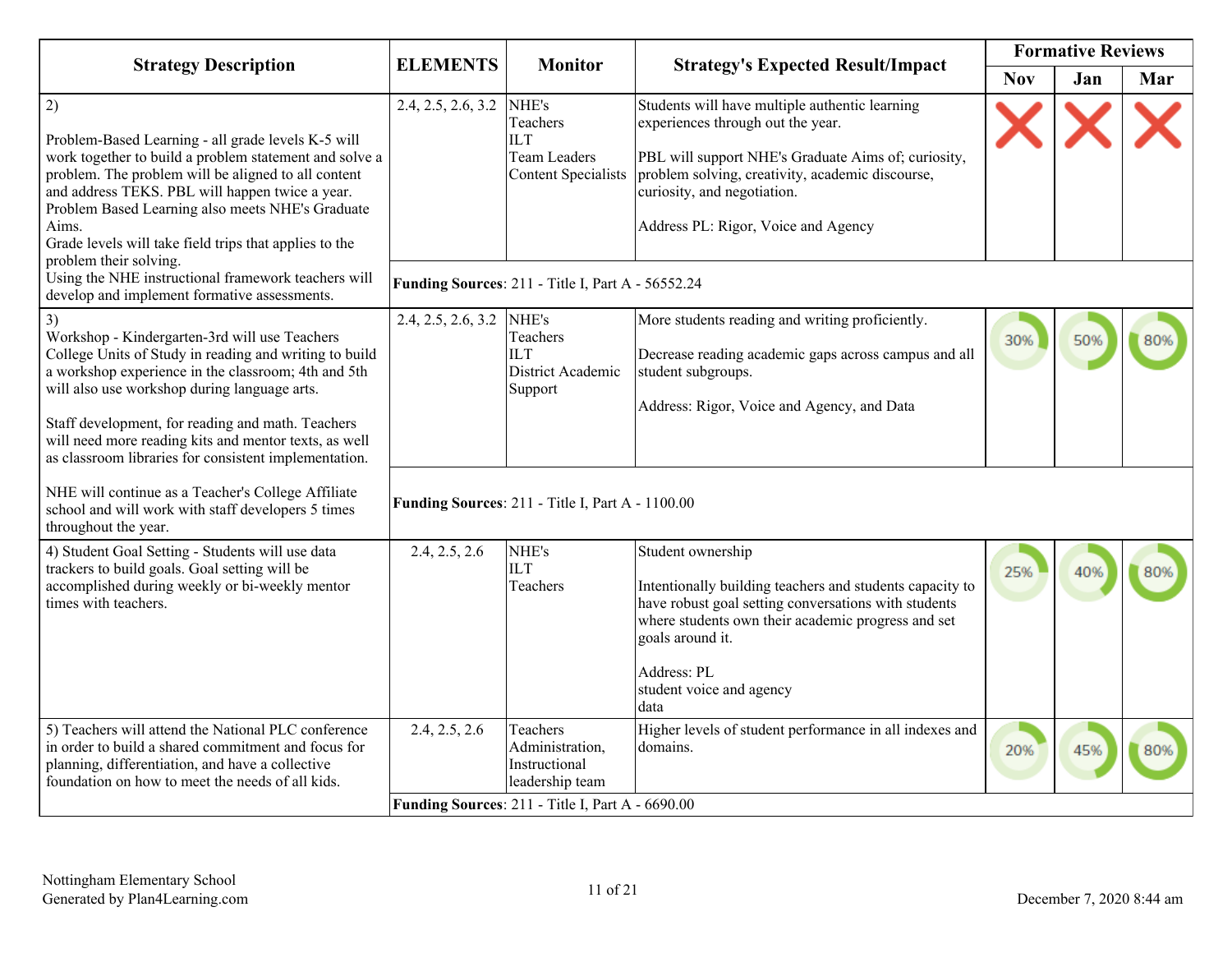| <b>Strategy Description</b> | <b>ELEMENTS</b>          | <b>Monitor</b> | <b>Strategy's Expected Result/Impact</b> |            | <b>Formative Reviews</b> |     |
|-----------------------------|--------------------------|----------------|------------------------------------------|------------|--------------------------|-----|
|                             |                          |                |                                          | <b>Nov</b> | Jan                      | Mar |
|                             | 100%<br>$=$ Accomplished | 0%             | $=$ No Progress<br>$=$ Discontinue       |            |                          |     |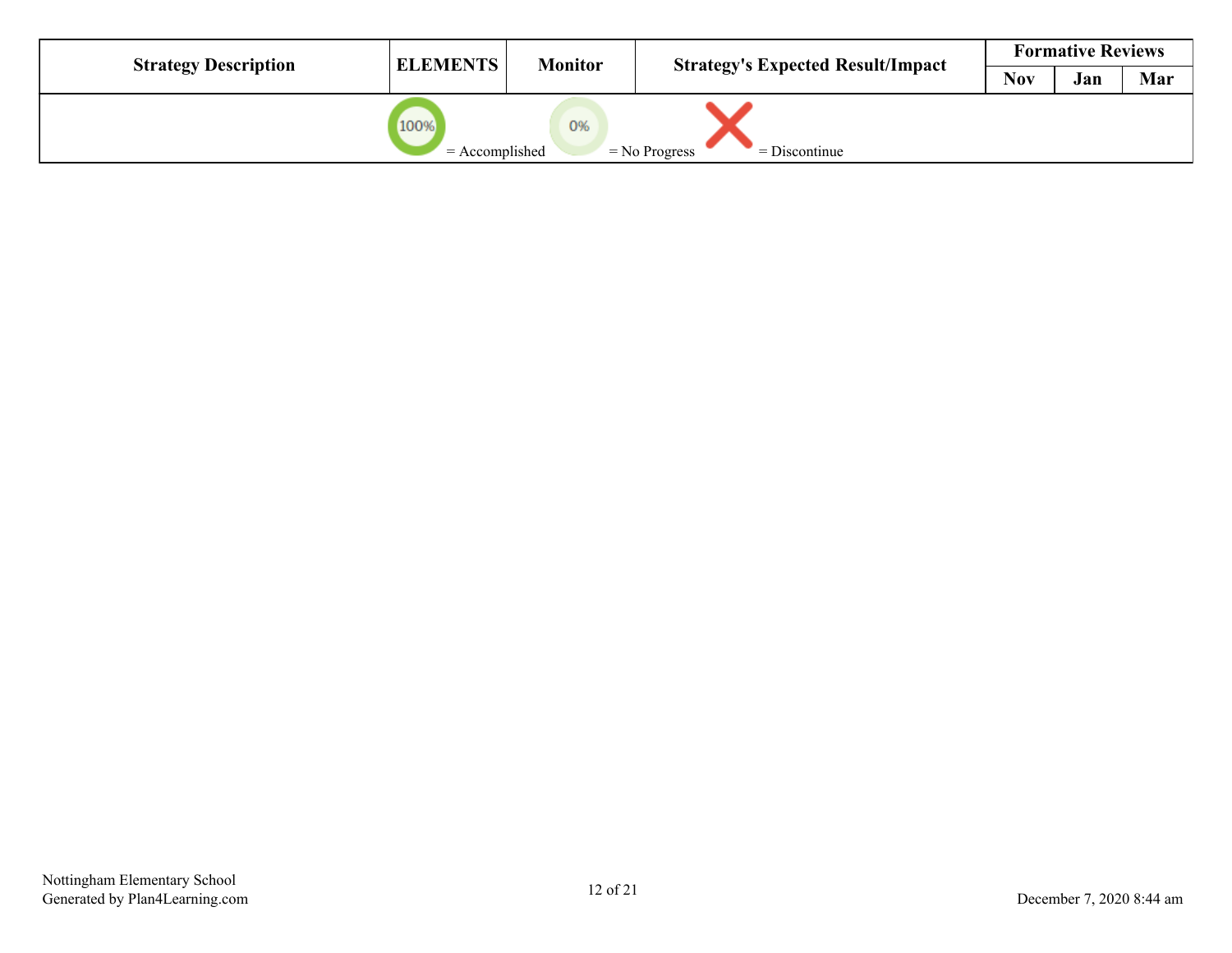## <span id="page-12-0"></span>**Goal 2: In order to achieve T-2-4, students will feel connected to their school community as both an individual and a learner.**

**Performance Objective 1:** By May 2020, at least 74% of 3-5 graders will respond favorably to School Belonging and 70% on School Safety through Panorama Survey.

2018-19: School Belonging - 71%; School Safety - 66% 2017-18: School belonging -67%; School safety - 58%

### **Evaluation Data Source(s) 1:** Panorama Survey Data

**Summative Evaluation 1:** Significant progress made toward meeting Performance Objective

| <b>Strategy Description</b>                                                                                                                                                                                                                                                                                                                                                                                               | <b>ELEMENTS</b> | <b>Monitor</b>                                                 | <b>Strategy's Expected Result/Impact</b>                                                                                                                                                |            | <b>Formative Reviews</b> |     |
|---------------------------------------------------------------------------------------------------------------------------------------------------------------------------------------------------------------------------------------------------------------------------------------------------------------------------------------------------------------------------------------------------------------------------|-----------------|----------------------------------------------------------------|-----------------------------------------------------------------------------------------------------------------------------------------------------------------------------------------|------------|--------------------------|-----|
|                                                                                                                                                                                                                                                                                                                                                                                                                           |                 |                                                                |                                                                                                                                                                                         | <b>Nov</b> | Jan                      | Mar |
| Morning Connections - Students will begin their day<br>with a community circle focused on one of the<br>following: (1) Team Building; (2) Conflict Resolution;<br>(3) Student Celebrations; (4) Current Events; (5)<br>Creating a Growth Mindset                                                                                                                                                                          | 2.4, 2.5, 2.6   | lCounselor<br>ШT<br>Teachers                                   | Increase in school connectedness and positive student-<br>teacher relationships.<br>Staff and student feedback<br>Discipline referrals decrease<br>Address PL: Student Voice and Agency | 40%        | 50%                      | 80% |
|                                                                                                                                                                                                                                                                                                                                                                                                                           |                 |                                                                | Funding Sources: 199 PIC 30 - At Risk School Wide SCE - 3263.00                                                                                                                         |            |                          |     |
| 2) NHE will implement PBIS strategies to support<br>positive strong student culture. This will conclude<br>campus wide expectations, procedures, and routines<br>for all common areas.                                                                                                                                                                                                                                    | 2.5, 2.6        | NHE's<br><b>ILT</b><br>Teachers<br>Staff                       | Increase in more time in the classroom learning.<br>Decrease in student disciplinary referrals.                                                                                         | 20%        | 40%                      |     |
| 3) CIS/Counselor- will team together throughout the<br>year and provide learning opportunities for all<br>students. CIS/Counselor will also bridge some of our<br>learning and equity gaps with parents and families.<br>Some of the activities are; Student Ambassadors,<br>Library Helpers, Chess Club, Women Fund,<br>Mentoring program, Character Traits, WATCH<br>DOGS, No Place For Hate initiative, Robotics club. | 2.4, 2.5, 2.6   | Teachers<br><b>Staff</b><br>Parents<br>Counselor<br><b>CIS</b> | Student ownership in learning<br>Student belonging<br>School pride<br>Student voice and agency                                                                                          | 20%        | 40%                      | 80% |
| Moore Time with the principal.                                                                                                                                                                                                                                                                                                                                                                                            |                 | <b>Funding Sources: 211 - Title I, Part A - 960.00</b>         |                                                                                                                                                                                         |            |                          |     |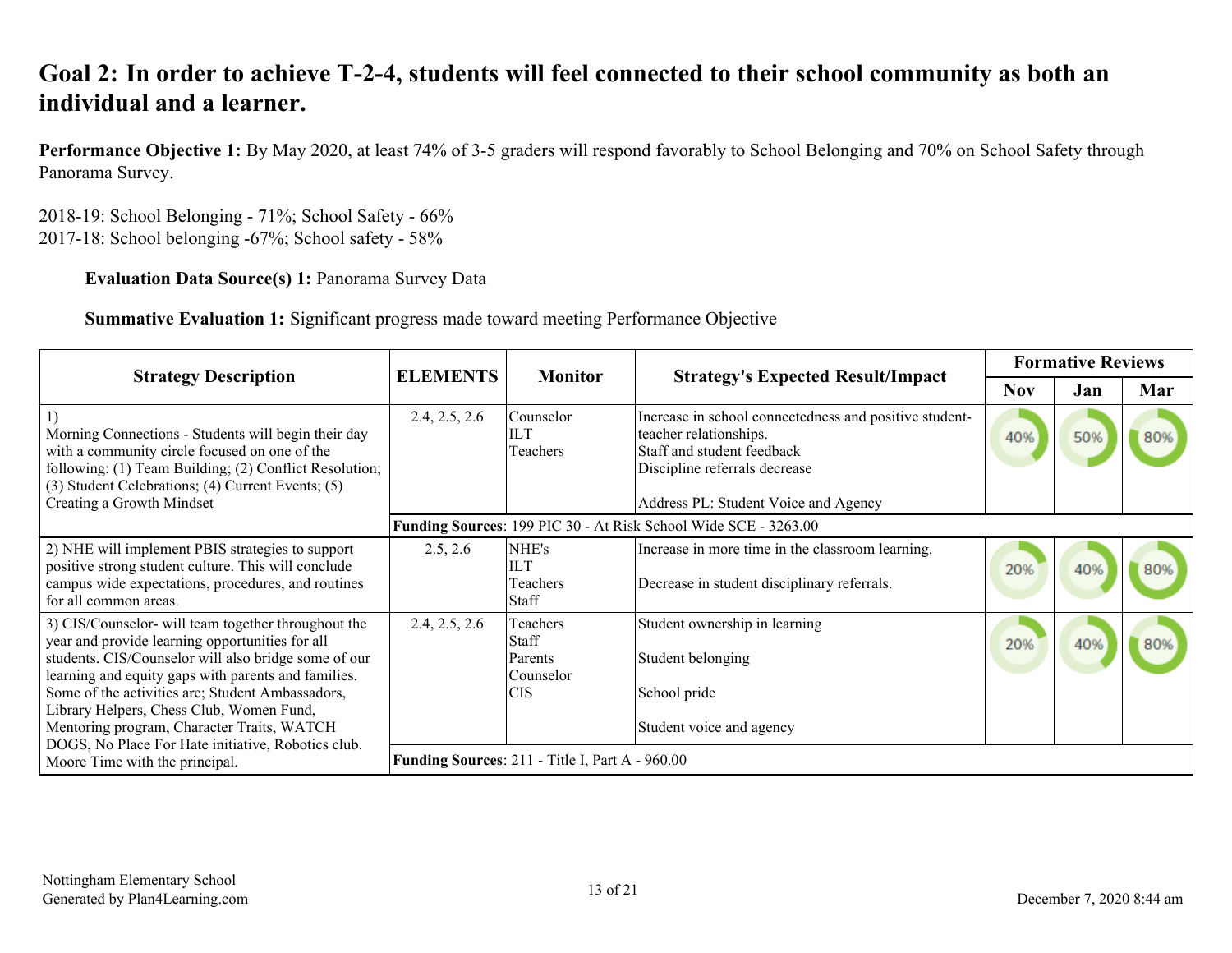| <b>Strategy Description</b>                                                                                                                                                                                                                                                                                               | <b>ELEMENTS</b>                                  | <b>Monitor</b>                               | <b>Strategy's Expected Result/Impact</b>     |     | <b>Formative Reviews</b> |     |  |
|---------------------------------------------------------------------------------------------------------------------------------------------------------------------------------------------------------------------------------------------------------------------------------------------------------------------------|--------------------------------------------------|----------------------------------------------|----------------------------------------------|-----|--------------------------|-----|--|
|                                                                                                                                                                                                                                                                                                                           |                                                  |                                              |                                              | Nov | Jan                      | Mar |  |
| 4) NHE will provide a variety of opportunities and<br>experiences for students that are relevant, engaging,<br>and provide information that supports a global<br>understanding of community, empathy, curiosity, and<br>respect. NHE will also provide students the<br>opportunity to exhibit presentations, study trips, | 2.4, 2.5, 2.6                                    | Teachers<br>Staff<br>ILT<br><b>Counselor</b> | Authentic study trips aligned with learning. | 25% |                          |     |  |
| performances, assemblies, museum trips, author visits,<br>and trainings.                                                                                                                                                                                                                                                  | Funding Sources: 211 - Title I, Part A - 2000.00 |                                              |                                              |     |                          |     |  |
|                                                                                                                                                                                                                                                                                                                           | 100%<br>$=$ Accomplished                         | 0%                                           | $=$ Discontinue<br>$=$ No Progress           |     |                          |     |  |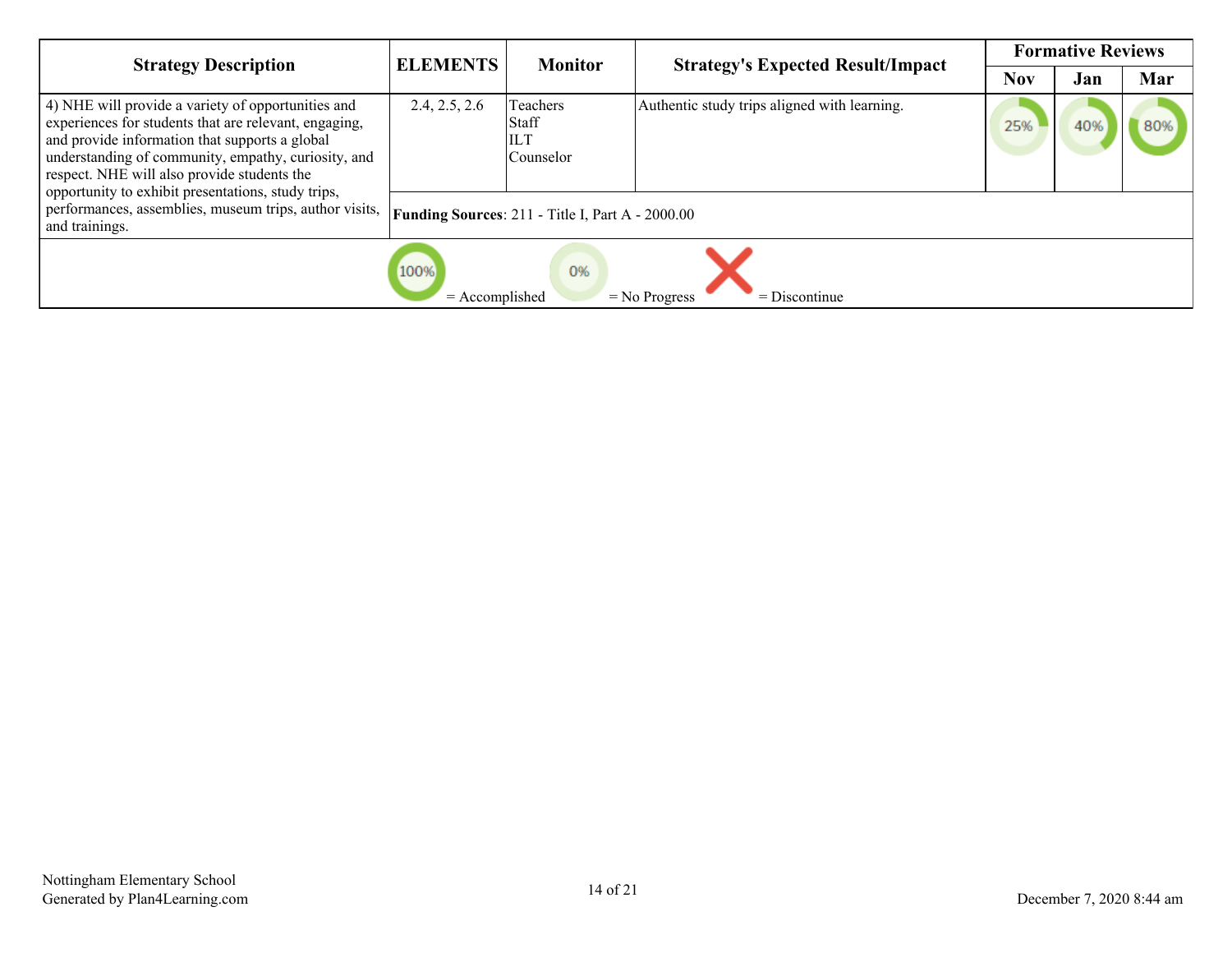## <span id="page-14-0"></span>**Goal 3: In order to achieve, T-2-4, students will demonstrate college-ready academic performance.**

**Performance Objective 1:** By May 2020, at least 72% of 3-5th grade students will perform at post-secondary-ready levels on MAP (66-77th percentile reading, 70-84th percentile math in 3rd & 5th grades) and/or STAAR (meets grade level in 3rd & 5th grades).

2018-19: 57% performed at post-secondary readiness levels as defined by SBISD Measures of Success 2017-18: 60% performed at post-secondary readiness levels as defined by SBISD Measures of Success

**Evaluation Data Source(s) 1:** As defined by SBISD Measures of Success (COMPASS)

**Summative Evaluation 1:** Some progress made toward meeting Performance Objective

| <b>Strategy Description</b>                                                                                                                                                                                                                                                                                   | <b>ELEMENTS</b>          | <b>Monitor</b>                                                        | <b>Strategy's Expected Result/Impact</b>                                                                                   |            | <b>Formative Reviews</b> |     |
|---------------------------------------------------------------------------------------------------------------------------------------------------------------------------------------------------------------------------------------------------------------------------------------------------------------|--------------------------|-----------------------------------------------------------------------|----------------------------------------------------------------------------------------------------------------------------|------------|--------------------------|-----|
|                                                                                                                                                                                                                                                                                                               |                          |                                                                       |                                                                                                                            | <b>Nov</b> | Jan                      | Mar |
| 1) ILT and pilot teachers will continue working with<br>CA Group, and District Research and Design team.<br>Staff will continue to growing and developing skillset<br>towards prototyping and meeting the district goals of<br>Personalized Learning.<br>Teachers/Tutors will provide intervention/enrichment | 2.4, 2.5, 2.6            | Teachers<br><b>ILT</b><br>Research and<br>Design Team<br><b>Staff</b> | Teacher skill set building<br>Aligned Professional development<br>Vertical talks                                           | 50%        |                          |     |
| to students based on their academic needs.                                                                                                                                                                                                                                                                    |                          | Funding Sources: 211 - Title I, Part A - 6000.00                      |                                                                                                                            |            |                          |     |
| 2) Provide opportunities to inform and train parents so<br>that they may help reinforce curriculum, social skills,<br>and support student achievement. Some events include<br>but are not limited too Back to School, Gingerbread                                                                             | 2.4, 3.1, 3.2            | <b>ILT</b><br>Teachers<br>Staff<br>Parents                            | school involvement increase<br>Parent U opportunities to close the learning gaps.<br>More campus alignment with curriculum | 50%        |                          |     |
| Night, Moore Time with the principals, PTA meetings.                                                                                                                                                                                                                                                          |                          | Funding Sources: 211 - Title I, Part A - 970.00                       |                                                                                                                            |            |                          |     |
|                                                                                                                                                                                                                                                                                                               | 100%<br>$=$ Accomplished | 0%                                                                    | $=$ Discontinue<br>$=$ No Progress                                                                                         |            |                          |     |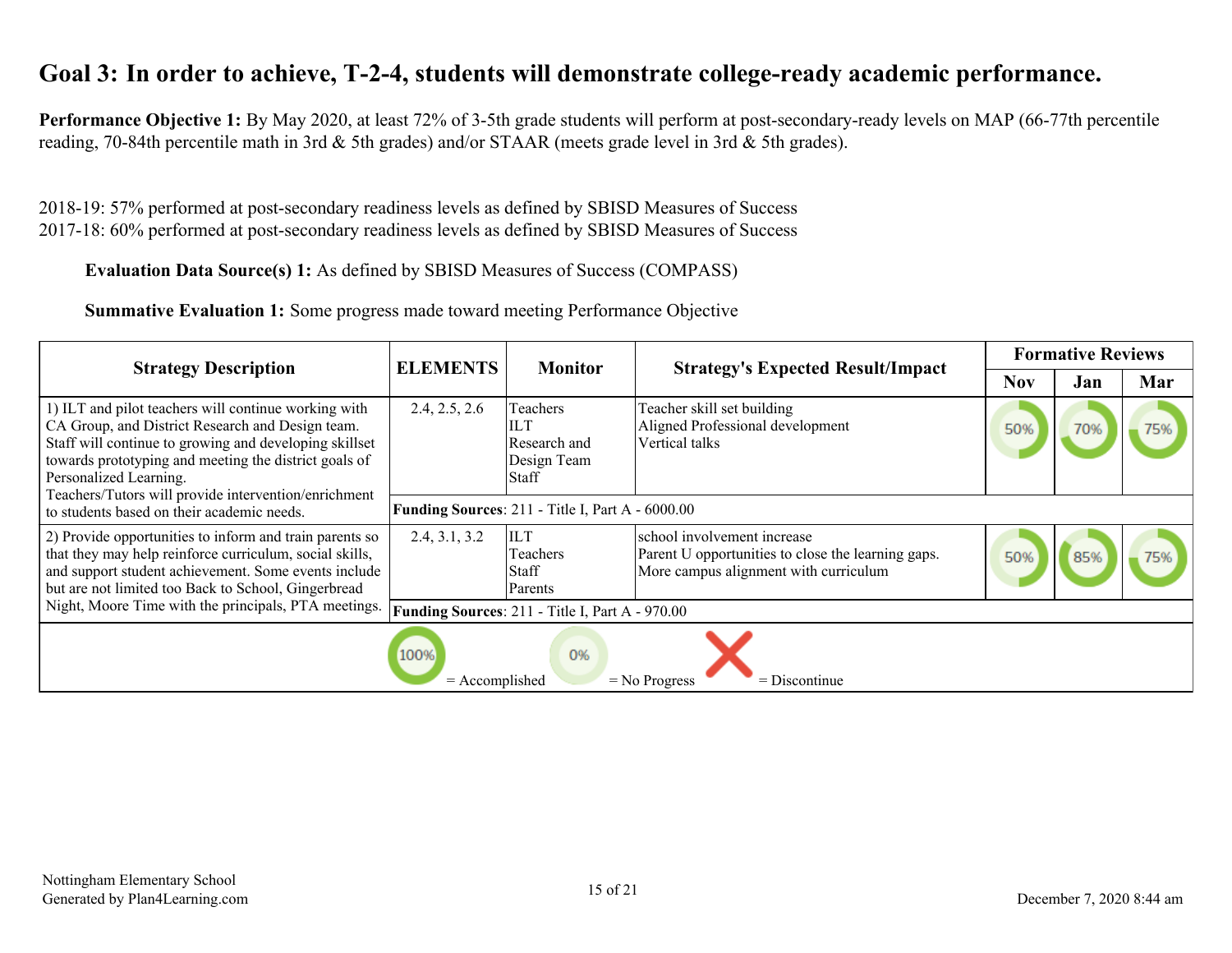## <span id="page-15-0"></span>**Goal 4: In order to achieve T-2-4, students will receive equitable opportunities resulting in the closing of existing achievement gaps.**

**Performance Objective 1:** By June 2020, NHE will close existing gaps in post secondary readiness by at least 5% across all subgroups (AA, Hispanic, Low SES,) while all performance improves.

2018-19: African American 27%; non- African American 62% 2017-18: African American 41%; non- African American 64%

2018-19: Hispanic 50%; non- Hispanic 60% 2017-18: Hispanic 50%; non- Hispanic 64%

2018-19: Eco-Dis 33%; non-Eco-Dis 69% 2017-18: Eco-Dis 42%; non-Eco-Dis 73%

**Evaluation Data Source(s) 1:** As defined SBISD Measures of Success (COMPASS)

| <b>Strategy Description</b>                                                                                                                                                                      | <b>ELEMENTS</b>            | <b>Monitor</b>                   | <b>Strategy's Expected Result/Impact</b>                                                                                                                                                                      | <b>Formative Reviews</b> |     |     |
|--------------------------------------------------------------------------------------------------------------------------------------------------------------------------------------------------|----------------------------|----------------------------------|---------------------------------------------------------------------------------------------------------------------------------------------------------------------------------------------------------------|--------------------------|-----|-----|
|                                                                                                                                                                                                  |                            |                                  |                                                                                                                                                                                                               | <b>Nov</b>               | Jan | Mar |
| 1) Pathway Time<br>Teacher Reading Writing Program<br>Goal Setting with data trackers (K-5)<br>Morning Connections<br>Problem Based Learning<br>Parent U opportunities<br><b>Leveled Readers</b> | 2.4, 2.5, 2.6, 3.1,<br>3.2 | Staff<br>IILT<br><b>Parents</b>  | Students will have a pathway that's based off their<br>needs. Students will also have voice and agency in how<br>and where they learn.<br>Impact; Dramatically changing learning outcomes for<br>every child. | 35%                      | 55% |     |
| PD for meeting ELL learners<br><b>Teacher Supplies</b>                                                                                                                                           |                            |                                  | Funding Sources: 199 PIC 25 - ESL/Bilingual - 495.00, 211 - Title I, Part A - 8867.76, 199 PIC 99 - Undistributed - 1279.24                                                                                   |                          |     |     |
| 2) Purchase additional technology to support<br>classroom implementation of Dreambox, MIZ (math<br>grant), Smarty Ants with Achieve 3000, Mastery<br>Connect, and Itslearning.                   | 2.4, 2.5, 2.6              | Teachers<br> Staff<br><b>ILT</b> | Meet the needs of our PL 24/7/365 access to<br>curriculum.<br>Meet more learning styles with a variety of tech tools.<br>Build teacher capacity with colleague led PD.                                        | 20%                      | 55% |     |
|                                                                                                                                                                                                  | 7167.00                    |                                  | Funding Sources: 199 PIC 99 - Undistributed - 11067.76, 211 - Title I, Part A - 3910.00, 199 PIC 11 - Instructional Services -                                                                                |                          |     |     |

**Summative Evaluation 1:** Some progress made toward meeting Performance Objective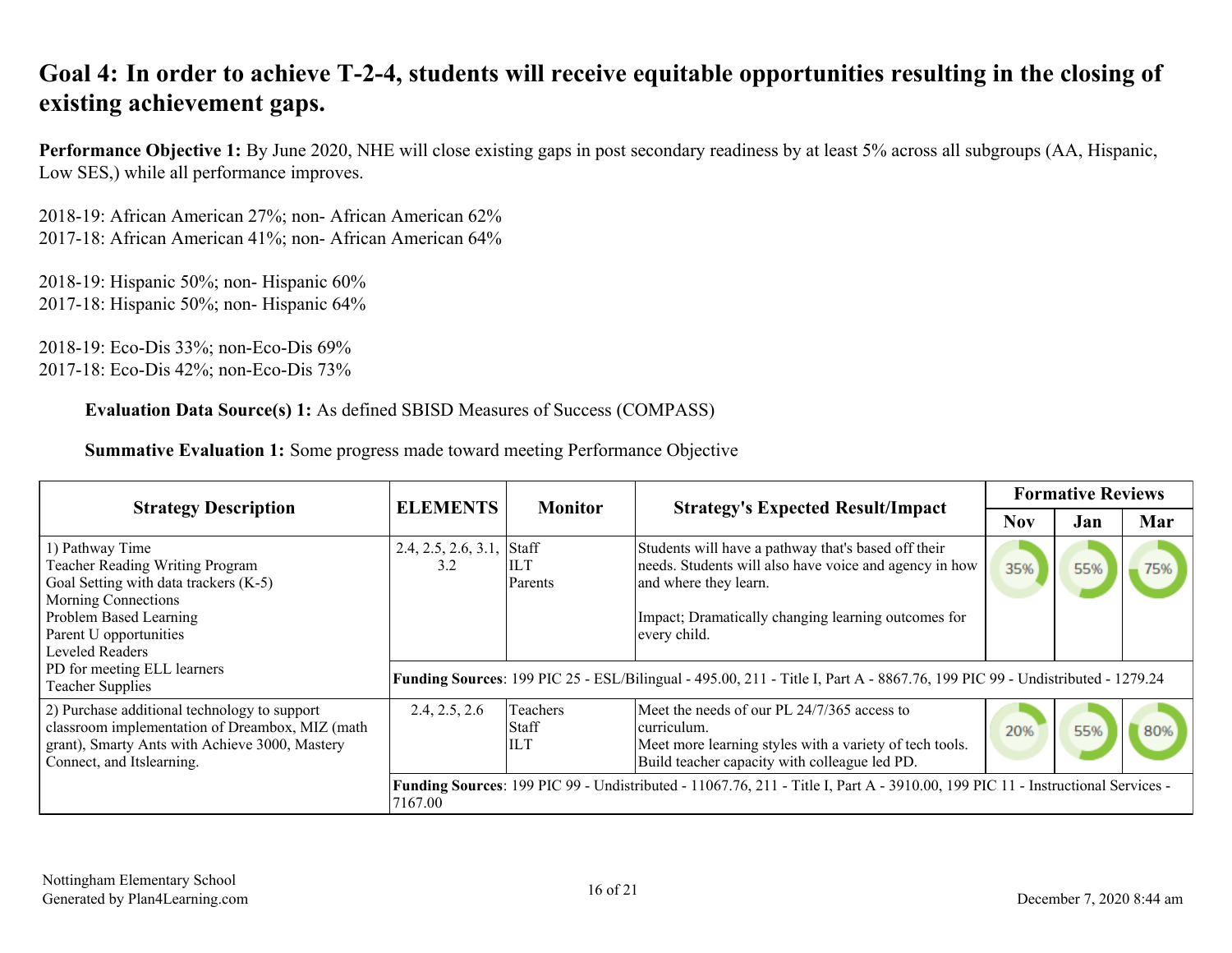| <b>Strategy Description</b> | <b>ELEMENTS</b>          | <b>Monitor</b> | <b>Strategy's Expected Result/Impact</b> |            | <b>Formative Reviews</b> |     |
|-----------------------------|--------------------------|----------------|------------------------------------------|------------|--------------------------|-----|
|                             |                          |                |                                          | <b>Nov</b> | Jan                      | Mar |
|                             | 100%<br>$=$ Accomplished | 0%             | $=$ No Progress<br>$=$ Discontinue       |            |                          |     |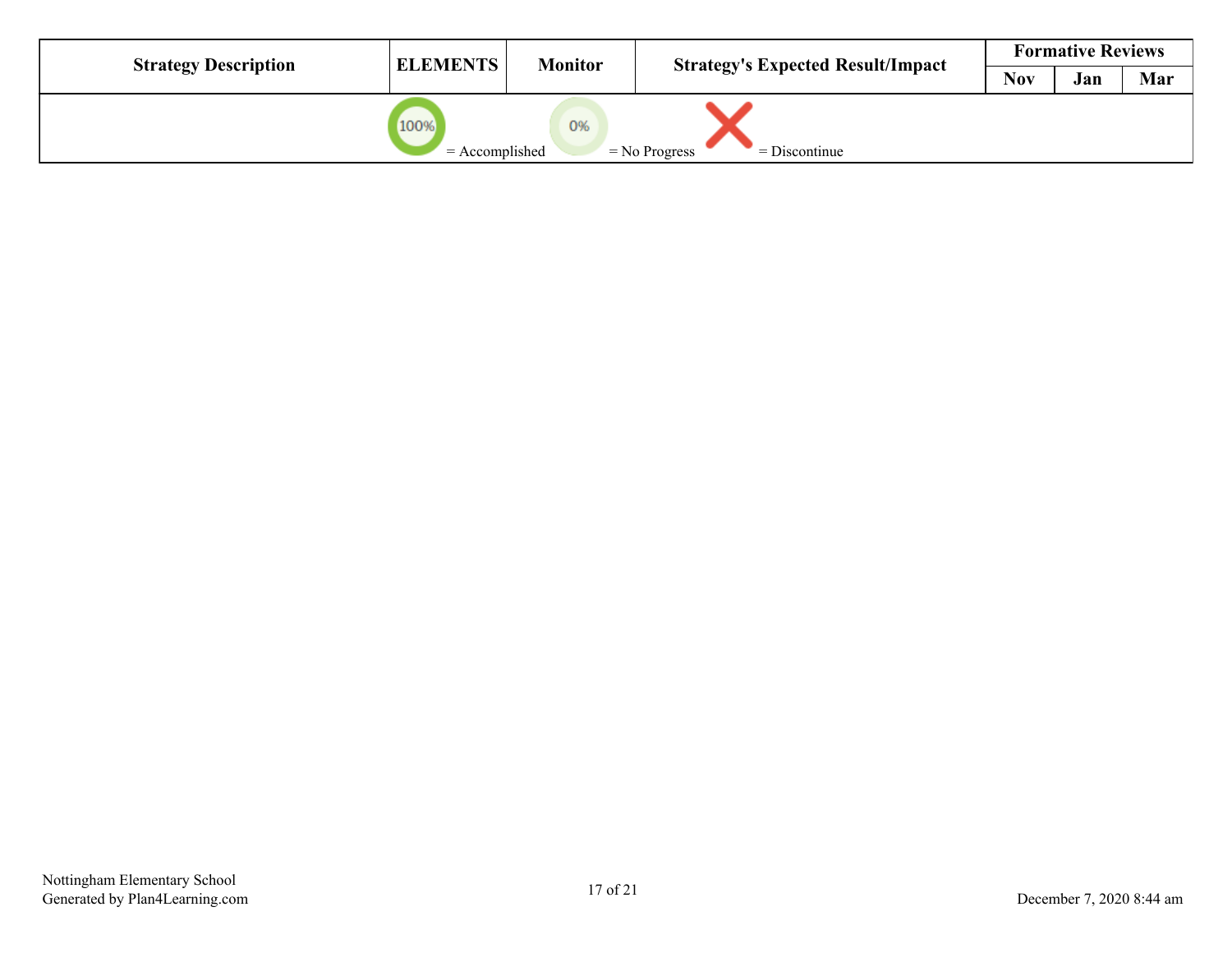## <span id="page-17-0"></span>**Goal 5: To remain in compliance with Federal and State law**

**Performance Objective 1:** NHE will meet all compliance timelines and reporting requirements.

**Evaluation Data Source(s) 1:** All strategies will be implemented.

**Summative Evaluation 1:** Significant progress made toward meeting Performance Objective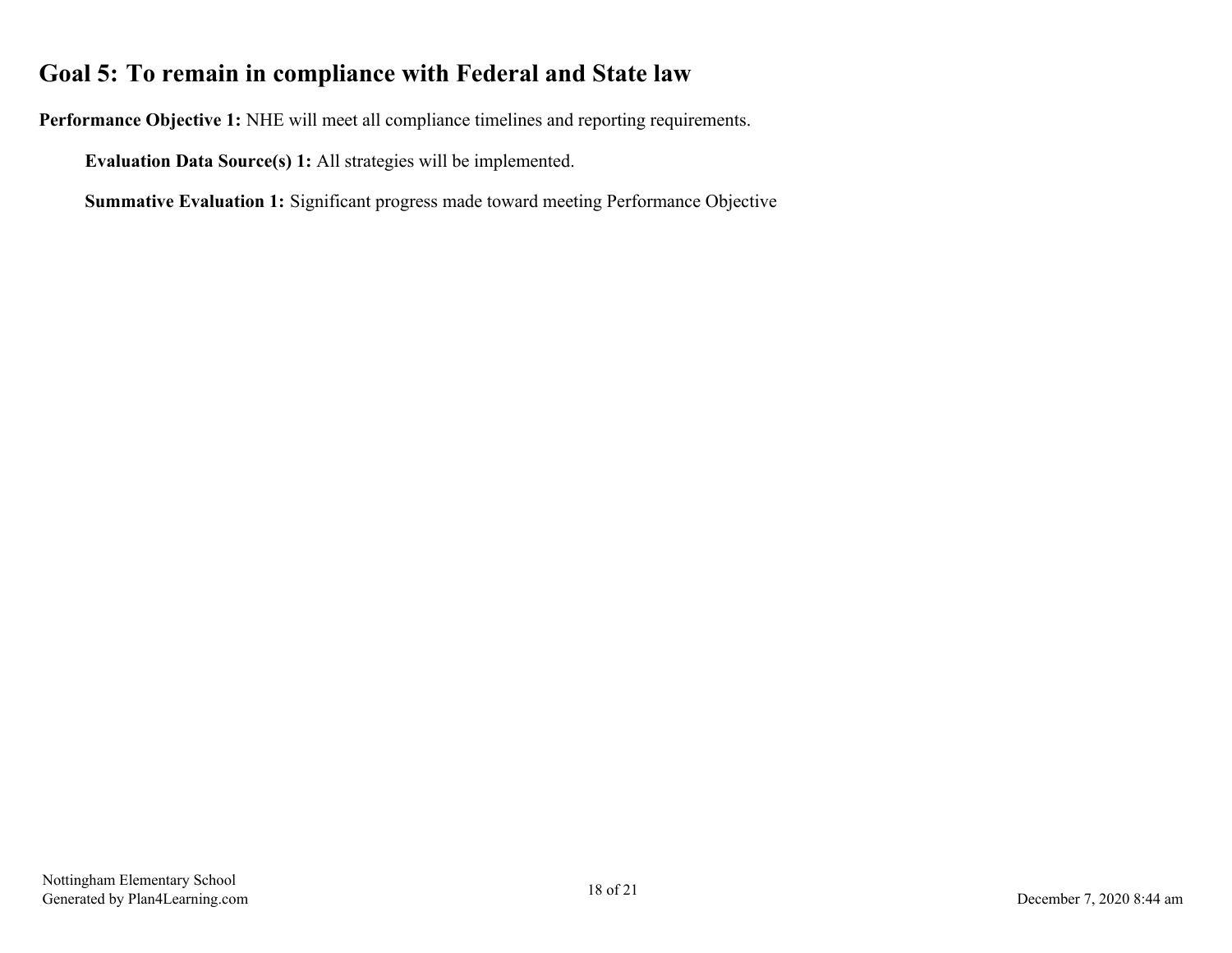# **Campus Funding Summary**

<span id="page-18-0"></span>

|                                      | <b>199 PIC 11 - Instructional Services</b> |                 |                                   |                                    |               |  |
|--------------------------------------|--------------------------------------------|-----------------|-----------------------------------|------------------------------------|---------------|--|
| Goal                                 | Objective                                  | <b>Strategy</b> | <b>Resources Needed</b>           | <b>Account Code</b>                | <b>Amount</b> |  |
|                                      |                                            | $\mathbf{1}$    | Planning subs                     | 199.11.6112                        | \$4,000.00    |  |
|                                      |                                            |                 | <b>Instructional Tutoring</b>     | 199.11.6116                        | \$4,000.00    |  |
| 4                                    |                                            | $\overline{2}$  | <b>Student Technology</b>         | 199.11.6398                        | \$7,167.00    |  |
|                                      |                                            |                 |                                   | Sub-Total                          | \$15,167.00   |  |
|                                      |                                            |                 |                                   | <b>Budgeted Fund Source Amount</b> | \$21,460.00   |  |
|                                      |                                            |                 |                                   | +/- Difference                     | \$6,293.00    |  |
|                                      | 199 PIC 23 - Special Education             |                 |                                   |                                    |               |  |
| Goal                                 | Objective                                  | <b>Strategy</b> | <b>Resources Needed</b>           | <b>Account Code</b>                | <b>Amount</b> |  |
| $\mathbf{1}$                         |                                            | 1               | <b>Instructional Supplies</b>     | 199.11.6399                        | \$135.00      |  |
|                                      |                                            |                 |                                   | <b>Sub-Total</b>                   | \$135.00      |  |
|                                      |                                            |                 |                                   | <b>Budgeted Fund Source Amount</b> | \$600.00      |  |
|                                      |                                            |                 |                                   | +/- Difference                     | \$465.00      |  |
|                                      | 199 PIC 25 - ESL/Bilingual                 |                 |                                   |                                    |               |  |
| Goal                                 | Objective                                  | <b>Strategy</b> | <b>Resources Needed</b>           | <b>Account Code</b>                | <b>Amount</b> |  |
| $\overline{4}$                       | 1                                          |                 | <b>Instructional Materials</b>    | 199.PIC.99                         | \$495.00      |  |
|                                      |                                            |                 |                                   | <b>Sub-Total</b>                   | \$495.00      |  |
|                                      |                                            |                 |                                   | <b>Budgeted Fund Source Amount</b> | \$1,880.00    |  |
|                                      |                                            |                 |                                   | +/- Difference                     | \$1,385.00    |  |
| 199 PIC 30 - At Risk School Wide SCE |                                            |                 |                                   |                                    |               |  |
| Goal                                 | Objective                                  | <b>Strategy</b> | <b>Resources Needed</b>           | <b>Account Code</b>                | <b>Amount</b> |  |
| $\overline{2}$                       |                                            |                 | <b>Social Emotional Resources</b> | 199 PIC 30-At Risk                 | \$3,263.00    |  |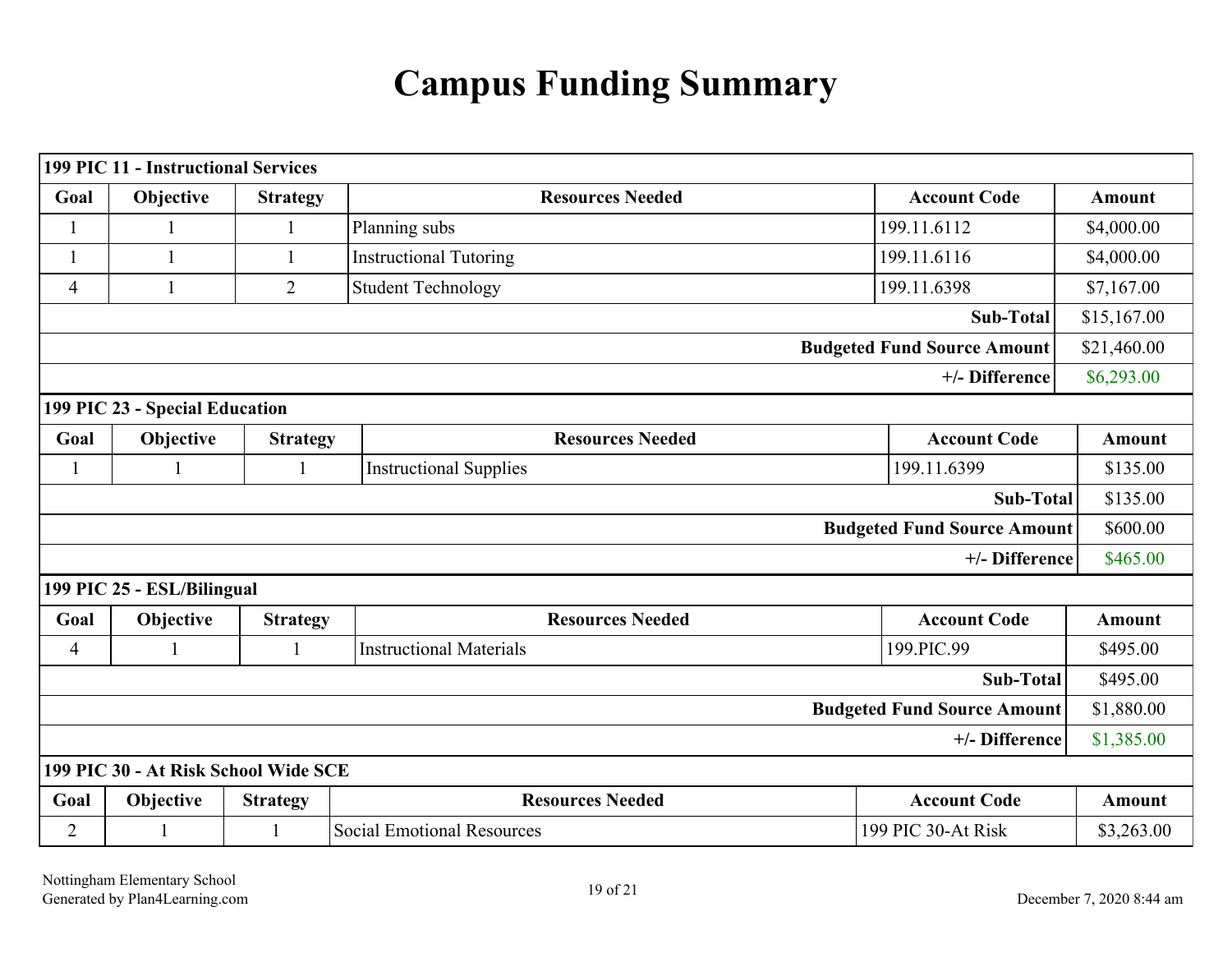|                                    | 199 PIC 30 - At Risk School Wide SCE |                 |                                                         |                                    |               |  |  |  |  |  |  |
|------------------------------------|--------------------------------------|-----------------|---------------------------------------------------------|------------------------------------|---------------|--|--|--|--|--|--|
| Goal                               | Objective                            | <b>Strategy</b> | <b>Resources Needed</b>                                 | <b>Account Code</b>                | <b>Amount</b> |  |  |  |  |  |  |
|                                    |                                      |                 |                                                         | <b>Sub-Total</b>                   | \$3,263.00    |  |  |  |  |  |  |
| <b>Budgeted Fund Source Amount</b> |                                      |                 |                                                         |                                    |               |  |  |  |  |  |  |
|                                    | +/- Difference<br>\$737.00           |                 |                                                         |                                    |               |  |  |  |  |  |  |
|                                    | 199 PIC 99 - Undistributed           |                 |                                                         |                                    |               |  |  |  |  |  |  |
| Goal                               | Objective                            | <b>Strategy</b> | <b>Resources Needed</b>                                 | <b>Account Code</b>                | <b>Amount</b> |  |  |  |  |  |  |
| $\overline{4}$                     | $\mathbf{1}$                         | 1               | <b>Instructional Supplies</b>                           |                                    | \$1,279.24    |  |  |  |  |  |  |
| $\overline{4}$                     | $\mathbf{1}$                         | $\overline{2}$  | <b>Student Technology</b>                               | 211.11.6398                        | \$11,067.76   |  |  |  |  |  |  |
|                                    |                                      |                 |                                                         | <b>Sub-Total</b>                   | \$12,347.00   |  |  |  |  |  |  |
|                                    |                                      |                 |                                                         | <b>Budgeted Fund Source Amount</b> | \$12,500.00   |  |  |  |  |  |  |
|                                    |                                      |                 |                                                         | +/- Difference                     | \$153.00      |  |  |  |  |  |  |
|                                    | 211 - Title I, Part A                |                 |                                                         |                                    |               |  |  |  |  |  |  |
| Goal                               | Objective                            | <b>Strategy</b> | <b>Resources Needed</b>                                 | <b>Account Code</b>                | <b>Amount</b> |  |  |  |  |  |  |
| $\mathbf{1}$                       | $\mathbf{1}$                         | $\mathbf{1}$    | <b>Adaptive Technology Software</b>                     | 211.11.6397                        | \$4,800.00    |  |  |  |  |  |  |
| $\mathbf{1}$                       | $\mathbf{1}$                         | $\overline{2}$  | <b>Instructional Specialists</b>                        | 211.13.6119                        | \$53,152.24   |  |  |  |  |  |  |
| $\mathbf{1}$                       | $\mathbf{1}$                         | $\overline{2}$  | After school planning stipend                           | 211.13.6116                        | \$400.00      |  |  |  |  |  |  |
| 1                                  | $\mathbf{1}$                         | $\overline{2}$  | Problem Based Learning study trips transportation cost. | 211.11.6494                        | \$3,000.00    |  |  |  |  |  |  |
| $\mathbf{1}$                       | $\mathbf{1}$                         | $\overline{3}$  | PD/Training                                             | 6411                               | \$1,100.00    |  |  |  |  |  |  |
| -1                                 | $\mathbf{1}$                         | 5               | Solution Tree PLC Prof. Dev.                            | 6411                               | \$6,690.00    |  |  |  |  |  |  |
| $\overline{2}$                     | $\mathbf{1}$                         | $\overline{3}$  | CIS and Counselor                                       |                                    | \$960.00      |  |  |  |  |  |  |
| $\overline{2}$                     | $\mathbf{1}$                         | $\overline{4}$  | <b>Student Transportation</b>                           | 211.11.6494                        | \$2,000.00    |  |  |  |  |  |  |
| 3                                  | $\mathbf{1}$                         | $\mathbf{1}$    | Teacher/Tutor supplemental pay                          | 211.11.6119                        | \$6,000.00    |  |  |  |  |  |  |
| $\overline{3}$                     | $\mathbf{1}$                         | $\overline{2}$  | <b>Parent U Materials</b>                               | 211.61.6399                        | \$970.00      |  |  |  |  |  |  |
| $\overline{4}$                     | $\mathbf{1}$                         | $\mathbf{1}$    | Leveled Readers-Magazines and Periodicals               | 211.11.6325                        | \$2,500.00    |  |  |  |  |  |  |
| $\overline{4}$                     | $\mathbf{1}$                         | $\mathbf{1}$    | Math Supplies-Manipulative                              | 211.11.6399                        | \$1,500.00    |  |  |  |  |  |  |
| 4                                  | $\mathbf{1}$                         | $\mathbf{1}$    | Teacher college instructional materials                 | 211.13.6239                        | \$1,800.00    |  |  |  |  |  |  |